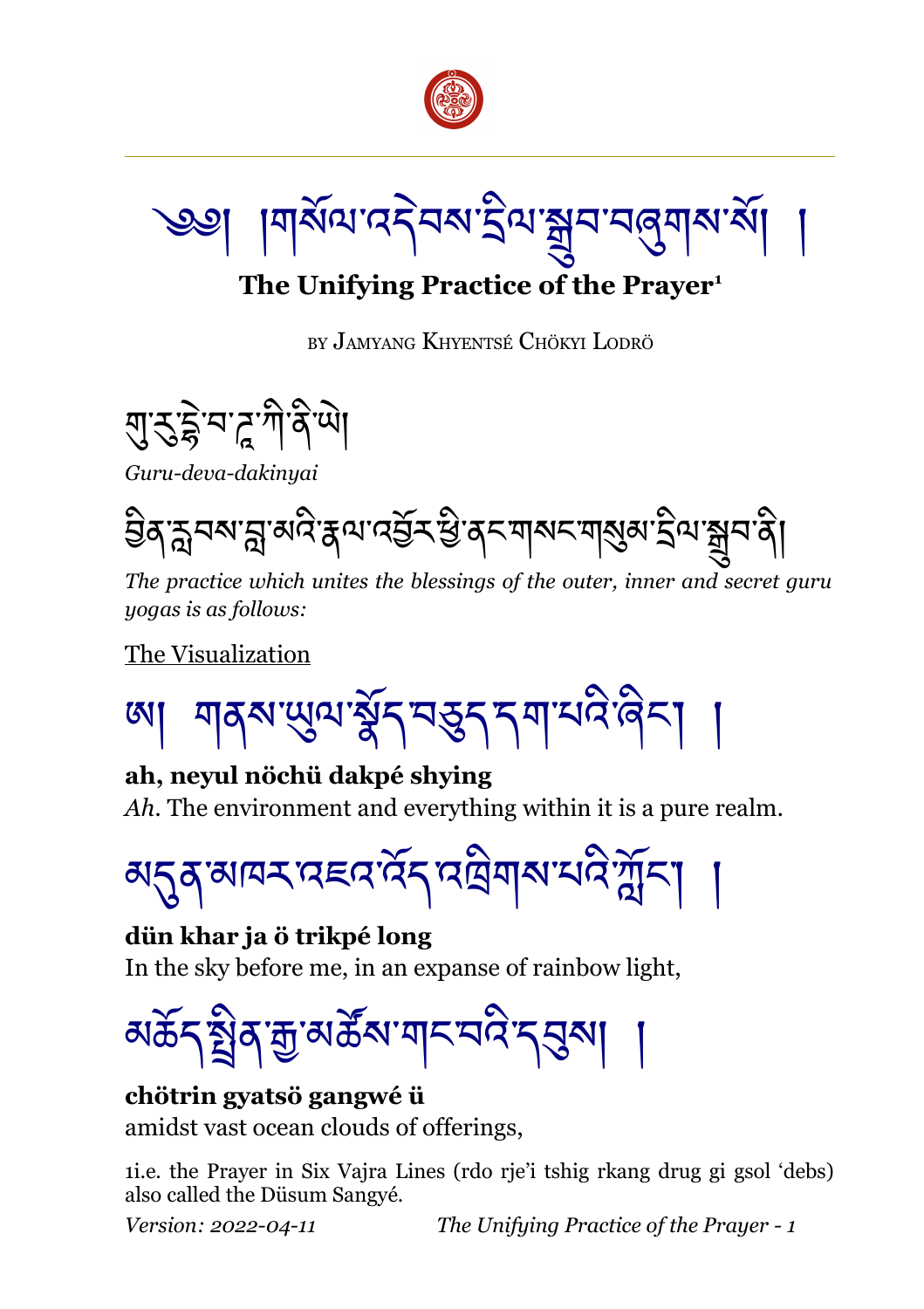

য়ৼঢ়ড়৸ৼঀৼ৻৸ৼ৸ৼ

**sengtri pé nyi dawé teng** Guru Vajradhara of Uddiyana



**lama orgyen dorjé chang** sits on a lion throne, on seats of lotus, sun, and moon.



#### **kar mar tsenpé ziji bar**

Red-white in complexion, he shines with the splendor of the signs and marks.

ঘামনর্ঘীম'ন্নুনম'ক্রঁম'শাঁম'ন্না

**sang gö dungma chögö dang** Magnificently attired in a secret gown, shirt,



**zaok ber muk jipar sol** monastic robe, and dark-red cloak of rich brocade,

# དབུ་ལ་པད་ཞྭ་ཕྱག་གཡས་པས། །

# **u la pé shya chak yepé**

he wears on his head the lotus crown. His right hand wields a vajra,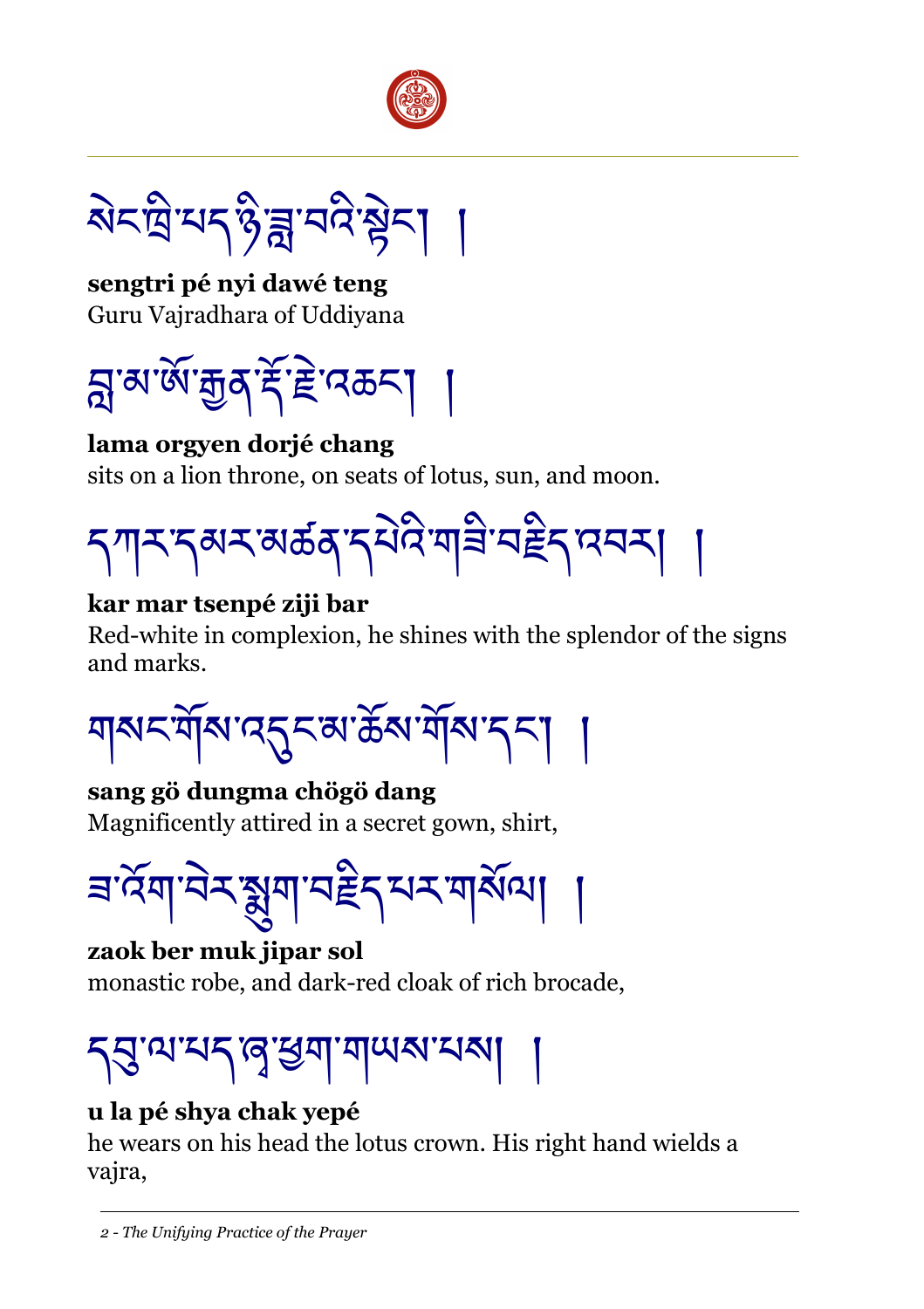

*རོ་རੇ*ॾ་འཕུར་ནེང་གལོན་མୡམ་བནག

**dorjé char shying yön nyamshyak** while his left, in equanimity,



**tö shyal tsé yi bumpa nam** holds a skull-cup that contains a long-life vase.

<u>ਫ਼েমম'মা</u>§ম'ৰ্মম'মই'ষুনম'শ্ৰীম'ন্নুমামা

**shyab nyi rolpé tab kyi shyuk** His legs are poised in royal ease,

<u>য়ঌঽৼয়ড়৻৸ৼ৸ৼ৸ৼ৸ৼ৸ৼ</u>

**chen yön kha tam ga ten ching** and he cradles a *khatvanga* in the crook of his left arm.

ৡ৲ষ্ঠিন ৰীম'মাৰ্ক্সক্টেক্সমিঁখা

**nangsi zilnön chenpo yi** Within his head, the conch mansion

য়্রিউ'ন্নম্মন্ত্র্বন্দ্রাড়া

**chiwo dungkhang nang dak tu** of this supreme subduer of all existence,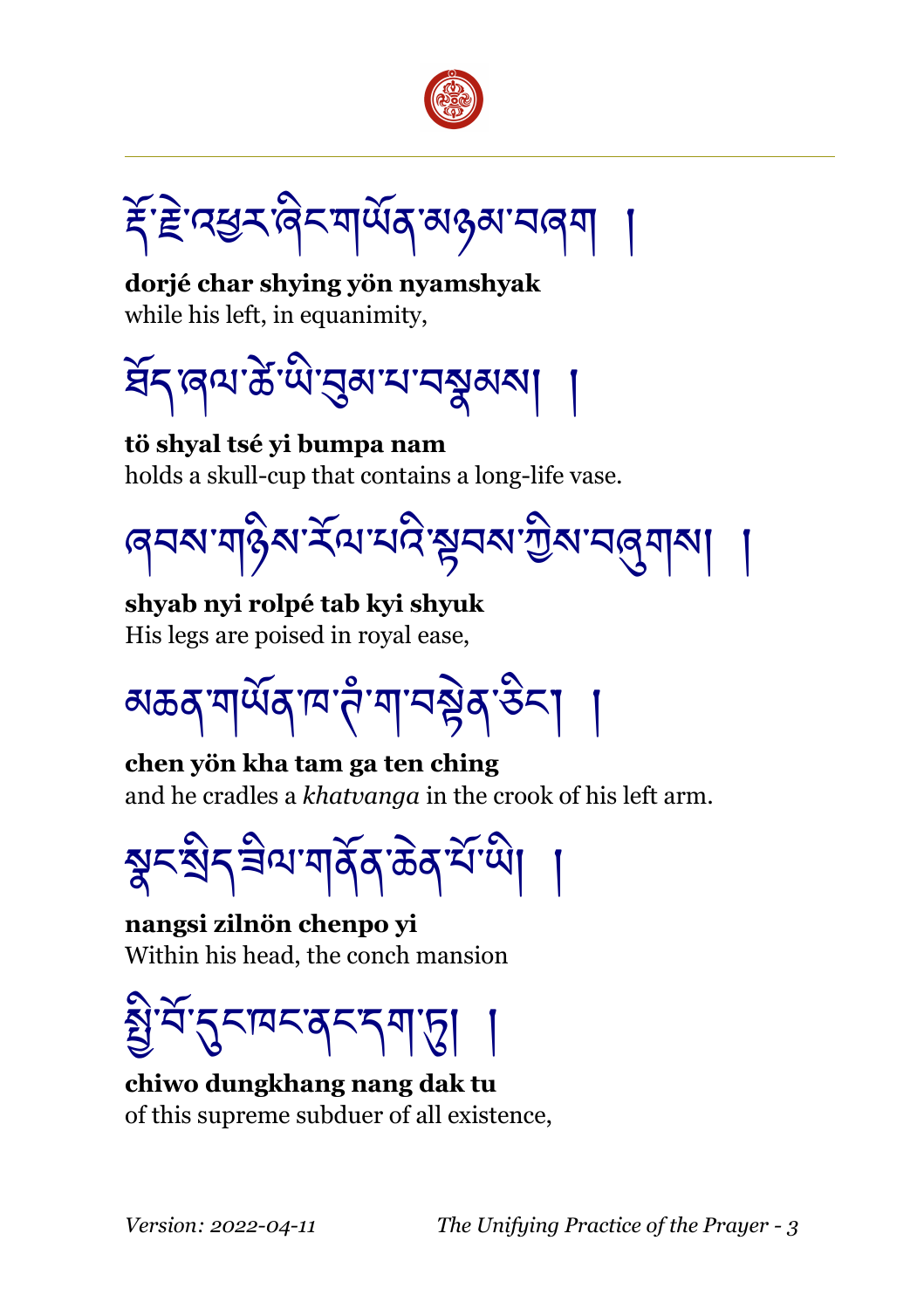



**lama guru dewa ché** resides Guru Dewa Chenpo, Guru of Great Bliss.



**chak nyi nyamshyak kapala** His two hands, held in equipoise,

<u>བདད་</u>རུ་བི་ལིག་དཀར་པོས་མঠན།

**dütsi bam yikkar pö tsen** bear a skull-cup filled with ambrosia, marked by the syllable *bam*.



**u la shé'ü nyen shyu dang** His head is adorned with the long-flapped hat,

স্ন' ম'মাৰ্ম মঁম'ৰ্ম মাৰ্শ দৰ্শ।

**ku la sang gö pö ka dang** and he wears the secret gown, wide-sleeved robe,

ক্টম'ৰ্মাম'নাৰ্মাম'ৰিনৰ্দ্নিস্মীম'নৰ্মামা

**chögö sol shying dor kyil shyuk** and monastic robe, as he sits in vajra posture.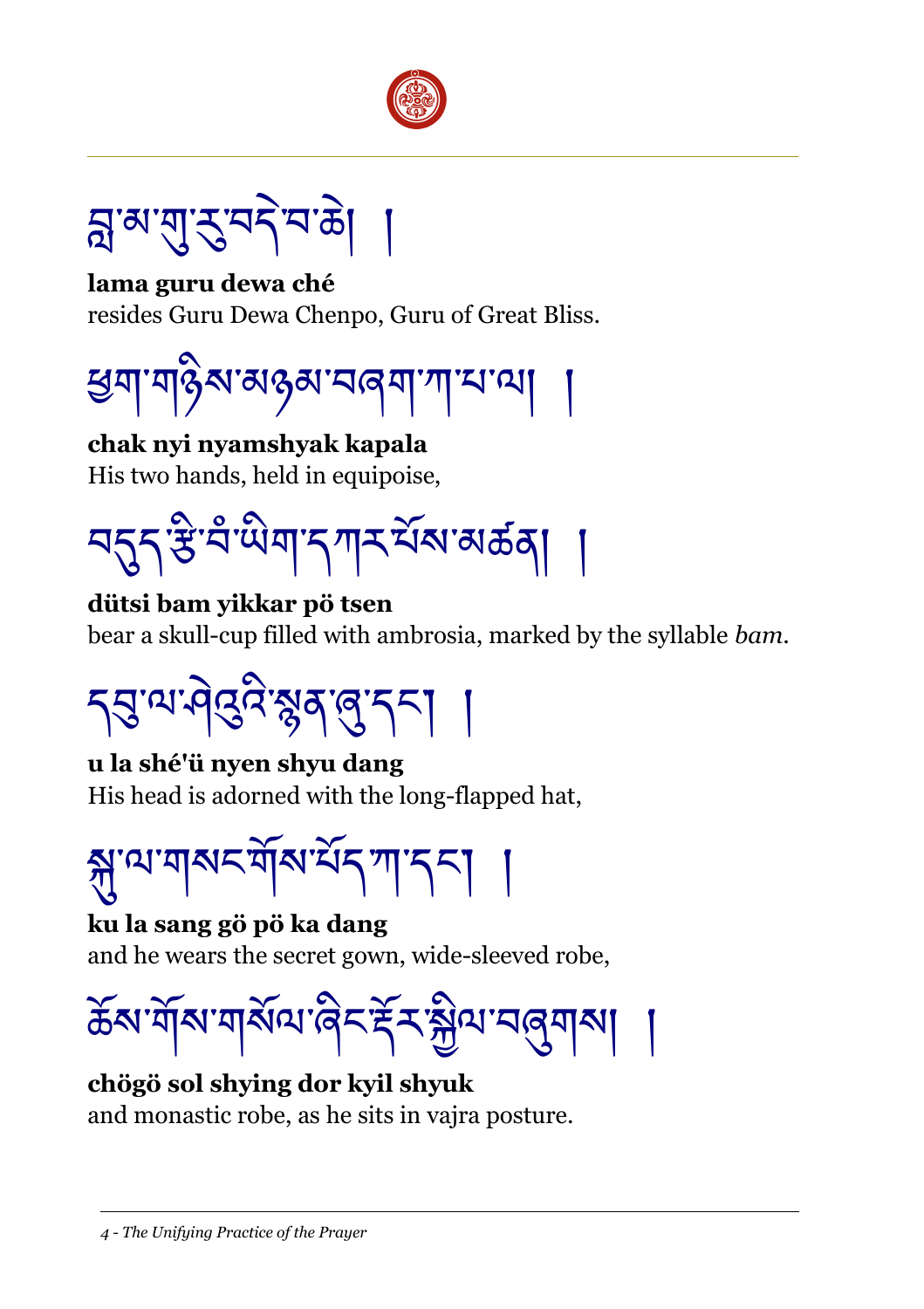

<u>য়য়৾ঀৼ৸ৼয়ড়ৢৣ৾য়৸৻ৼৄৣ৾৾৽</u>

## **drinpar tsokyé dorjé ni**

At Guru Vajradhara's throat resides Tsokyé Dorjé, the Lake-Born Guru.



#### **shyi dzum kar mar tsenpé dzé**

Smiling peacefully, with a red-white complexion, he is graced by the signs and marks.



#### **chak nyi dorjé töchang nam**

His two hands hold a vajra and an ambrosia-filled skull-cup.

ॺऻ8ेऽॱय़ुॱॸ्ऽरुऽद्दैदर्भेऽढेदे।

**cherbu dar dang rinpoche** His naked body is adorned with jewels, silks

ক্সুর্হ্মস্পুরুষামুক্স

**gyen dang utpal trengwa dang** and a garland of *utpala* flowers.

ঘ্ৰমৎখ্ৰামহুম্মৰ্গ

**sang yum mandha rawa ni** The secret consort Mandāravā embraces him.

*Version: 2022-04-11 The Unifying Practice of the Prayer - 5*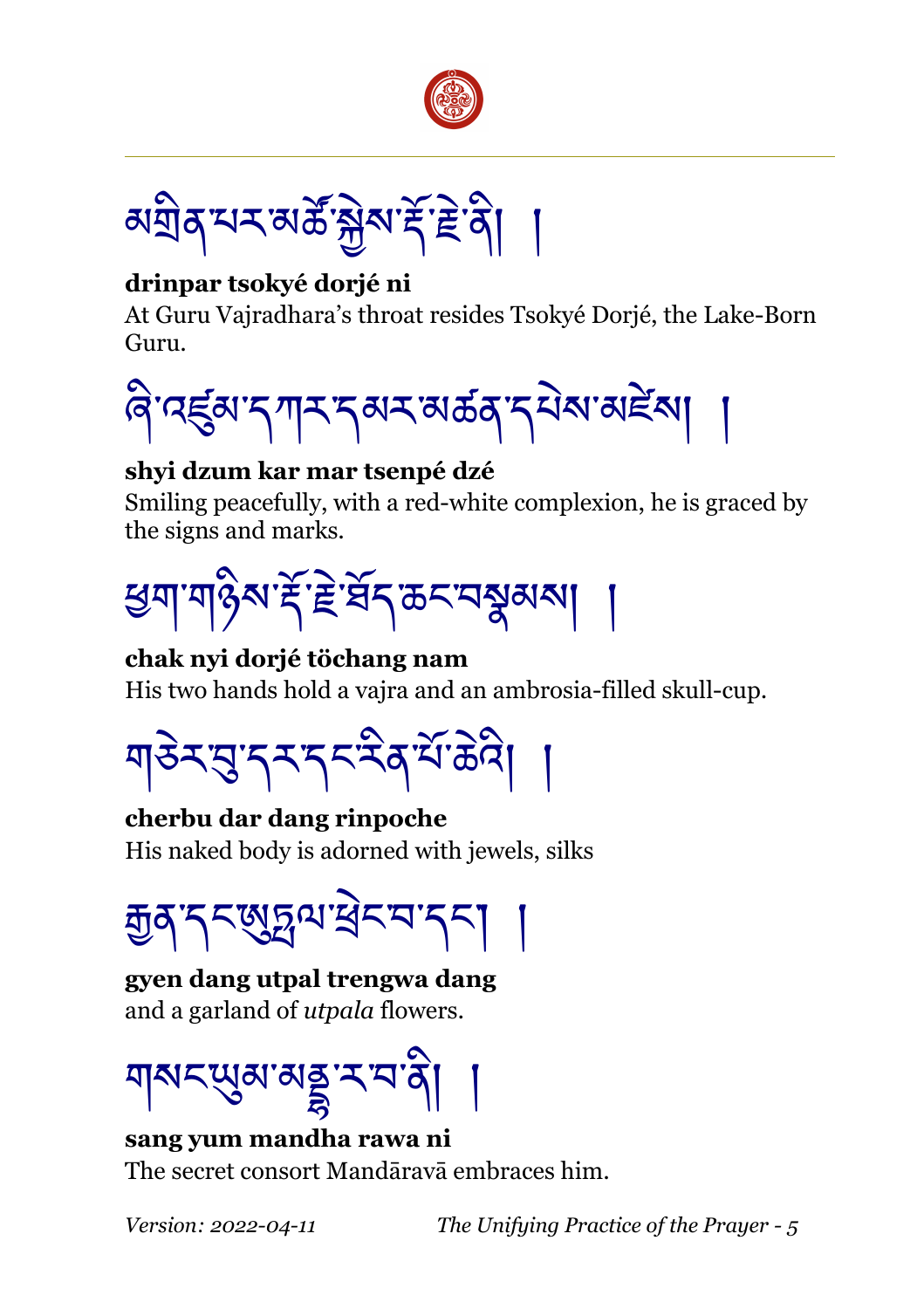

<u>ই</u>াইন দইন নকৰাওৰ মেহ ষ্ট্ৰ

**dri tö dzin dang nyampar jor** She holds a knife<sup>[2](#page-5-0)</sup> and a skull-cup.



**tukkar pema nyimé teng** At Guru Vajradhara's heart, on seat of lotus, sun and moon,



**gyal sen nolwé den tengdu** stands dark blue Dorjé Draktsal, Vajra Wrath,

<u>ॕ</u>ड़ॱॾ॓ॱऽॺॱॶॱॶॱॶड़ॴॖॱॺख़

**dorjé drakstal kudok ting** upon crossed corpses of male and female demons.

ৰ্ত্ৰিক্তম্মশস্মন শৰ্মাৰ স্বা

**tro chak gar gü nyam denpa** Wrathful and seductive, he displays the nine moods of dance.

ৰেণ্যশাভিশাস্ত্ৰশাসন্তিৰ হৈ ব্ৰিণাৰে দিব

**shyal chik chak nyi dordril dzin** He has one face, and his two hands hold a vajra and bell.

<span id="page-5-0"></span>2The *Tsokyé Nyingtik* (*mtsho skyes snying thig*) sadhana clarifies that this is a curved knife (*gri gug*).

*6 - The Unifying Practice of the Prayer*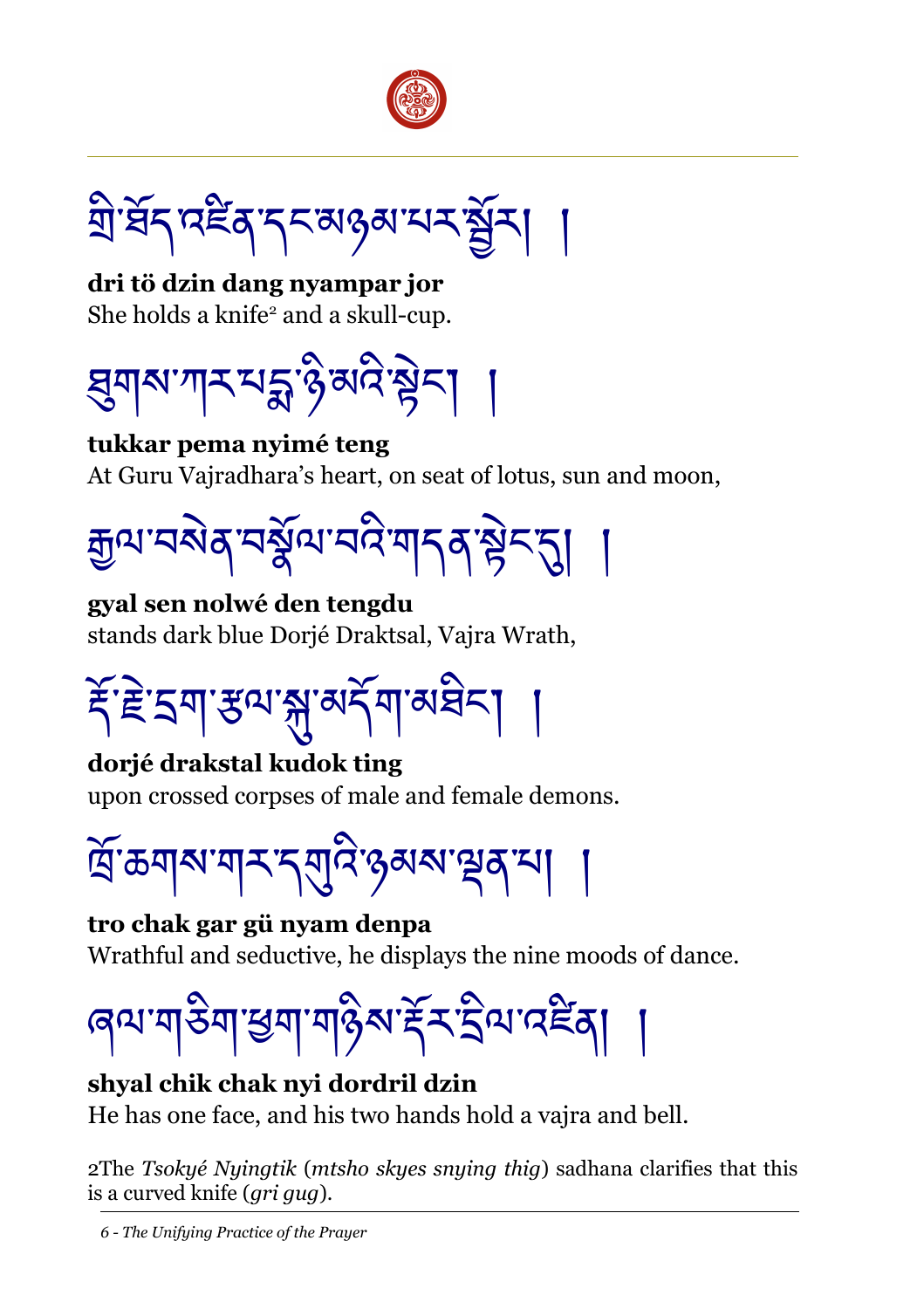

ঘামঘৰ্ষীৰ অগ্নিষ্টি না

#### **sang gö pöka go lön treng**

He wears the secret gown, a wide-sleeved robe, a garland of severed heads,



**drul chün rügyen tak lang dang** snake bracelets, bone ornaments,



**mipak yangshyi lasok sol** elephant and human skins, and other hides too.

གར་དགུའི་ཉམས་ལྡན་མེ་དཔུང་དབུས། །

**gar gü nyamden mepung ü** Reveling in the nine moods, amidst this inferno,

<u></u>ਘુਕਾਕਲੱਗ ह्वाय वर्डे्र दब्ध बॅंग्वे।

**yum chok naljor marmo ni** is Red Yogini, the supreme consort.



**dri tö dzin dang tril tab su** She holds a knife<sup>[3](#page-6-0)</sup> and skull-cup, embracing her consort,

<span id="page-6-0"></span>3Again, more specifically, the consort is holding a curved knife. *Version: 2022-04-11 The Unifying Practice of the Prayer - 7*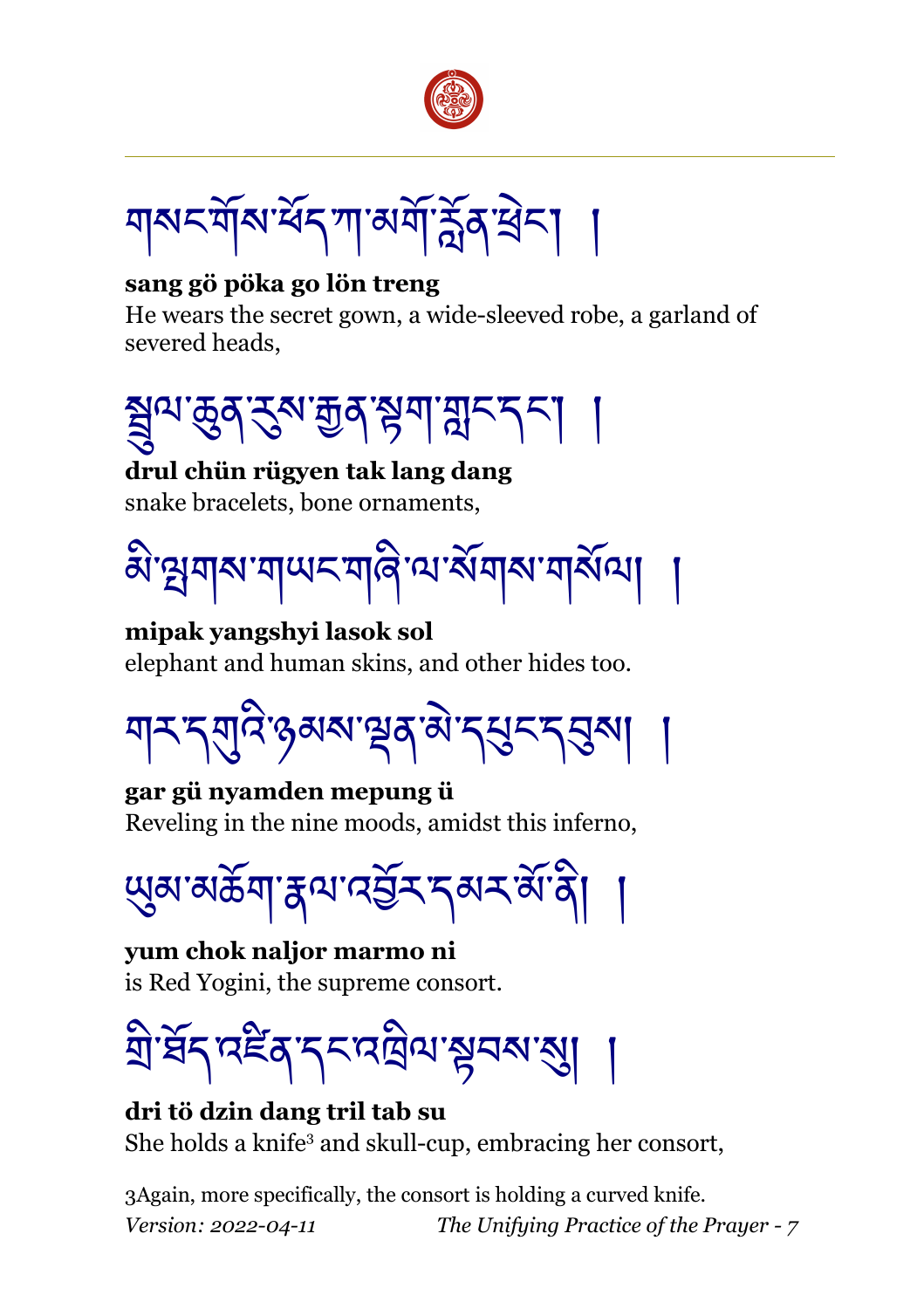

ৰ্**ন**ম'মা§ম'মা্ਘম'নন্ন্নম'মাৰ্ਘক্'নক্কুন'নৰ্দ

**shyab nyi yé kum yön kyang shyeng** standing with her right leg drawn in, and her left leg extended.



**né sum dorjé sum gyi tsen**

These deities' three places are marked by the three vajras,



#### **ö trö yeshe chendrang gyur**

and from them light shoots forth, inviting the wisdom deities.

སྔོན་བསྐལ་མའི་གདུང་དབངས་ཀྱིས་སྐུལ།

*Call out longingly with the* Ngön Kalma *invocation:*

# হ্দুঃ ষ্ট্ৰব'্শ্ৰ'বন্ন্নামানে'ন্দৰ্যাত্মঃ

**hung, ngön gyi kalpé dangpo la** *Hung*. At the very beginning of this age,

# <u>ଊ୕</u>ୢ୷ଌ୰ଈୖୢ୴ଌ୕ୖ୲<u>୶</u>ଌ୕୕ଌ୷ଌୗଌୗଌୗ

**orgyen yul gyi nubjang tsam** in the north-west of the land of Uddiyana,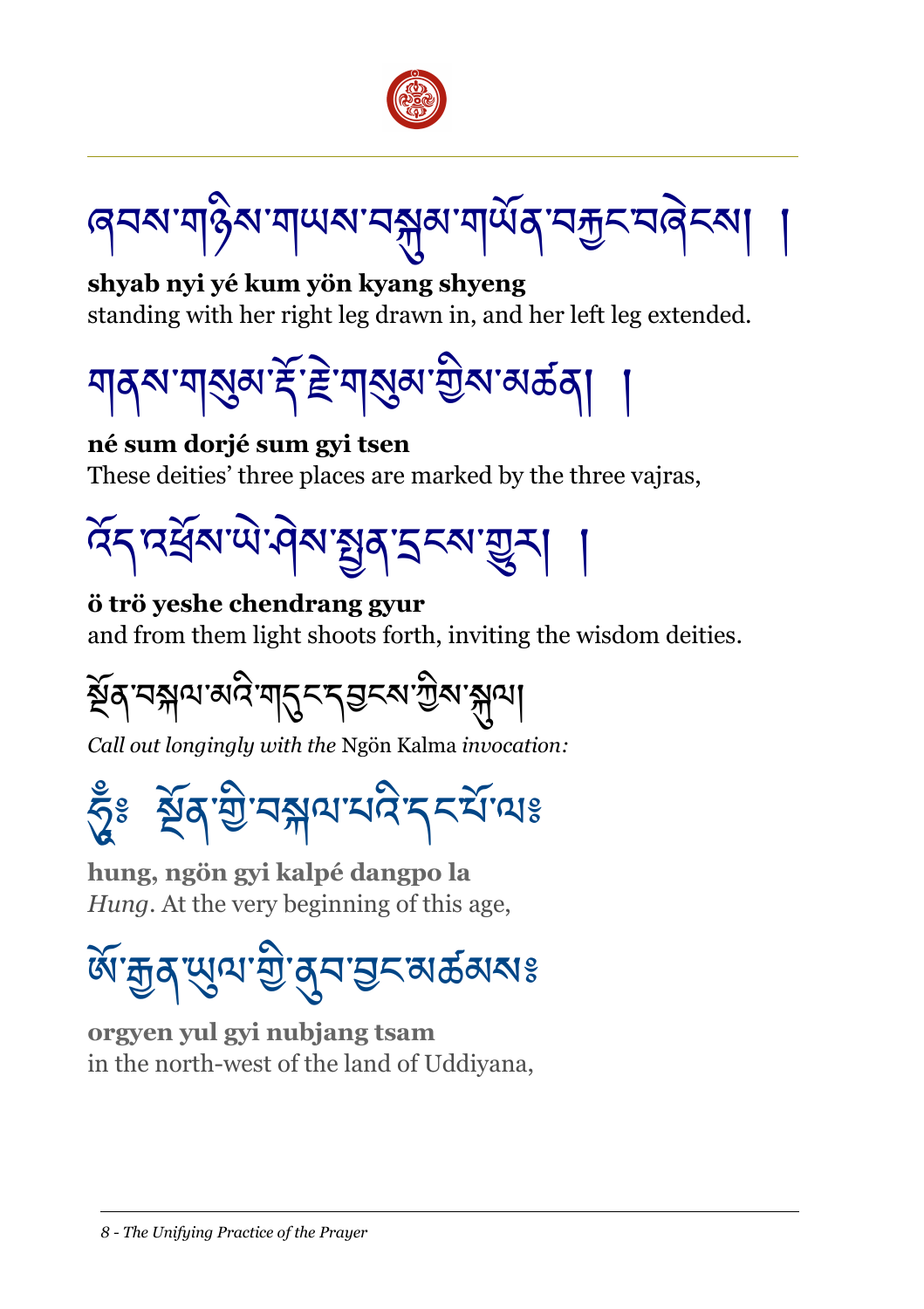

৸হ্লাৰামস্ত্ৰীৰ মাজ

**pema gesar dongpo la** in the heart of a lotus flower,

<u>౻</u>ম্ভেক্টম অসমী বিহুৱা অৰ্টু বিষ্ণ

**yatsen chok gi ngödrub nyé** endowed with the most marvelous attainments,

<u>য়ৡৼঽড়ৼয়</u>ঀ৶৽

**pema jungné shyé su drak** you were hailed as the 'Lotus-born',

বর্দিম্মু আননামমূলি আনমীত্রা

**khor du khandro mangpo dang** surrounded by your vast retinue of dakinis

རིག་འཛིན་གྲུབ་ཐསོབ་རྒྱ་མཚསོས་བསྐོར༔

**rigdzin drubtob gyatsö kor** and oceanic hosts of vidyadharas and siddhas.

ཁྱེད་ཀྱི་རྗེས་སུ་བདག་བསྒྲུབ་ཀྱིས༔

**khyé kyi jesu dak drub kyi** Following in your footsteps, I now practice.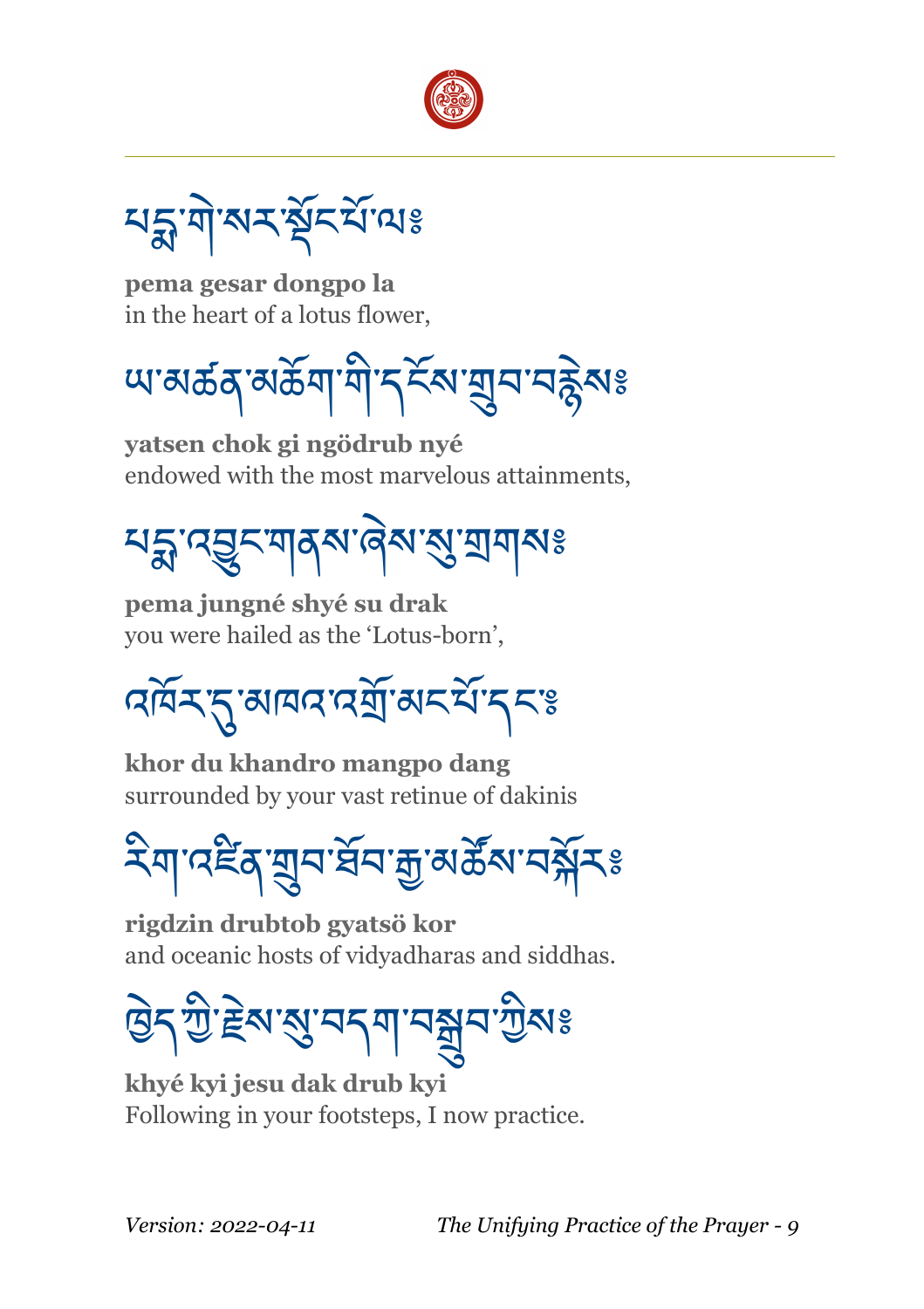

བྱིན་གྱིས་རླབས་ཕྱིར་གཤེགས་སུ་གསསོལ༔

**jingyi lab chir shek su sol** Come! Inspire us with your blessings!



**né chok diru jin pob la** Shower your blessings on this most supreme place!

<u>ଵୣୣ</u>ୢ୕ୢ୕୳୰ଽୡ୴ଌୖ୴ୠଌଌୗଌଌୗଌଌୗଌଌୗ

**drub chok dak la wang shyi kur** Grant us, supreme practitioners, the four empowerments!

<u> ঘণ্ণমাৰ মুক্তিমিত্ৰ বিদ্যালয় স্</u>

**gek dang lokdren barché sol**

Remove any negativity, obstructing force, or disturbance to our practice!

མཆོག་དང་ཐུན་མསོང་དངོས་གྲུབ་སསོལ༔

**chok dang tünmong ngödrub tsol** Grant us attainments, ordinary and supreme!



*ই*ত্ৰী উ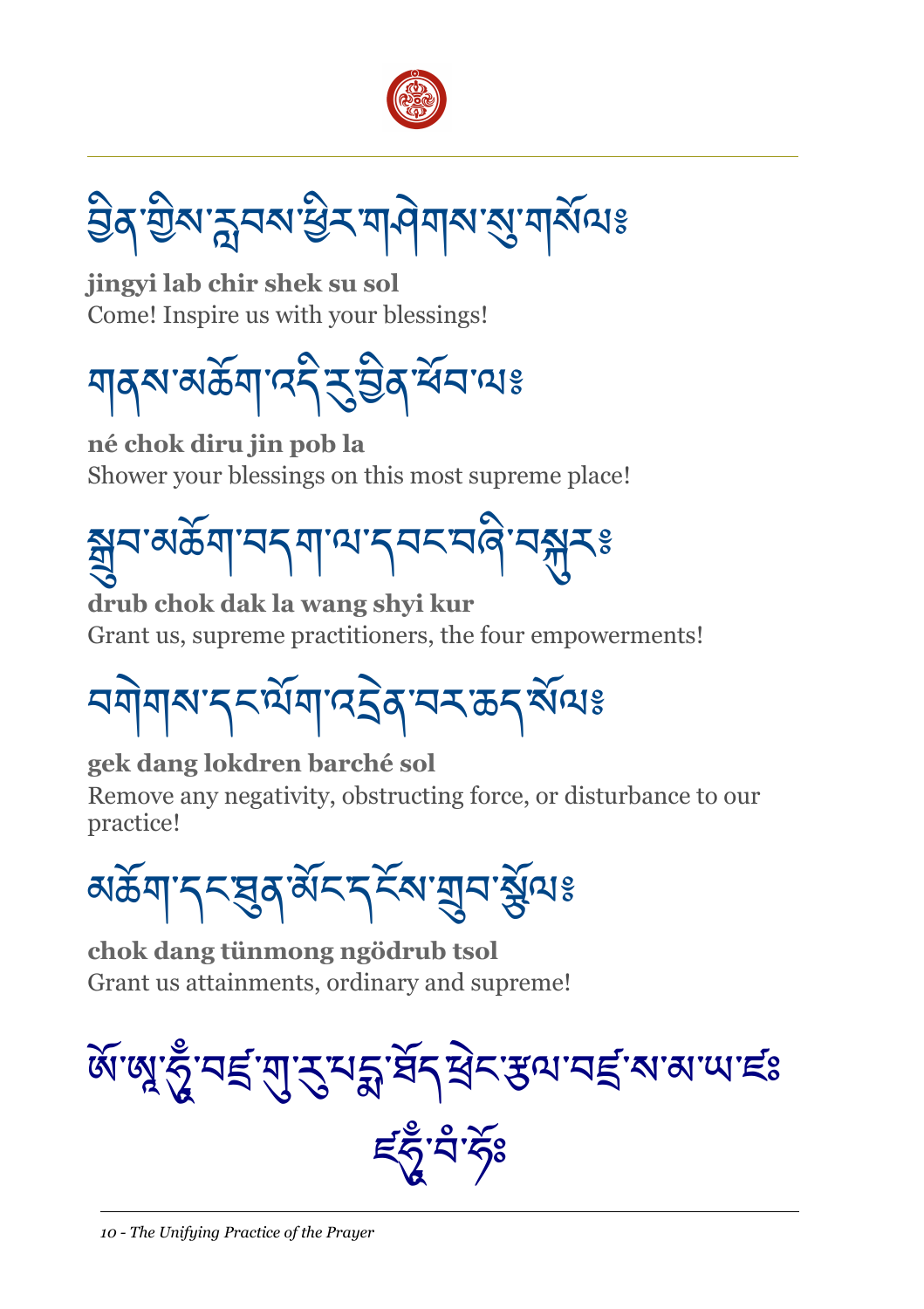

## **om ah hung benza guru pema tötreng tsal benza samaya dza | dza hung bam ho |**

<u></u><br>১৯৯২ বৰ্ষৰ বি

*At this, the wisdom deities merge inseparably with the visualization.*



*Then, take refuge, generate bodhicitta, and perform the ten-branch offering:[4](#page-10-0)*

<u>ক</u>্সবৰ্মস্থে'বৰ্ম্ৰ'ব'ৰ্বা

Taking Refuge

<u>ব্জিঃ ন্লুৰামইমানীৰ অৱস্থাত্ৰ স্ক্ৰী</u>

**namo, lama deshek düpé ku** *Namo*. Lama, in your perfect form you embody all the sugatas.



#### **könchok sum gyi rangshyin la**

Your very nature is that of the Three Jewels––Buddha, Dharma and Sangha.

<span id="page-10-0"></span>4The following prayers are from Jamyang Khyentsé Wangpo's The General Visualization for Prayers to Guru Rinpoche (o rgyan rin po che'i gsol 'debs spyi'i rten bskyed).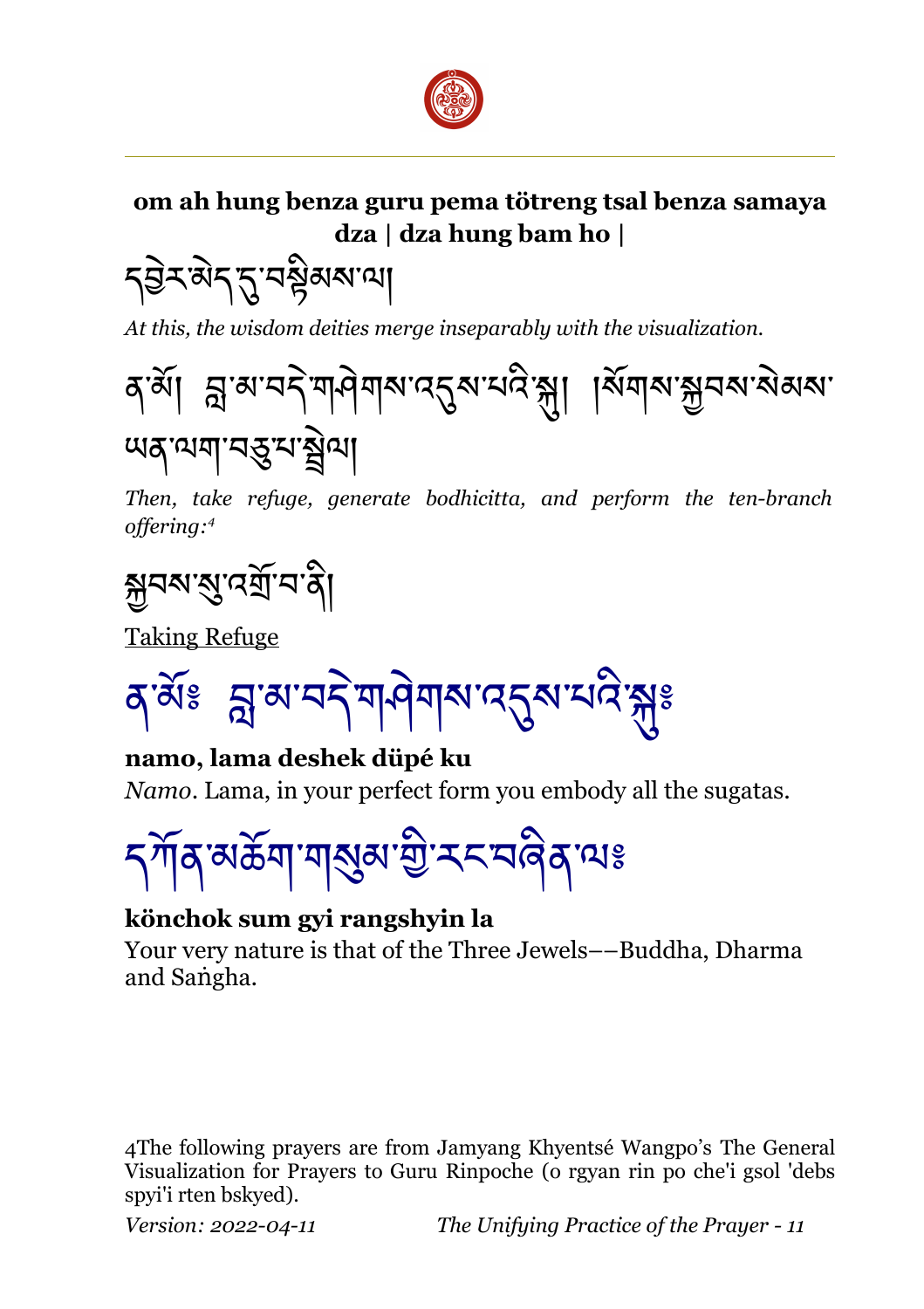

<u>ঘ্</u>ব্ৰাণ্ড্ৰম্মুইমাজিৰাজ্য স্তৰ্জুৰ সং

**dak dang dro druk semchen nam** Until enlightenment is fully realized,



**changchub bardu kyab su chi** we, all beings of the six realms, take refuge in you.

སེམས་བསྐྱེད་ནི།

Generating Bodhicitta

ষ্টিম অক্টার অর্থান শ্যেষ্ট বির্তিষ্ট

## **semkyé drowa kün döndu**

We arouse bodhicitta, the heart of the awakened mind. For all beings' sake,



## **lama sangye drub né ni**

when we have accomplished the enlightened state of the master,

གང་ལ་གང་འདུལ་ཕྲིན་ལས་ཀྱིས༔

# **gang la gang dul trinlé kyi**

we vow to liberate them, each and every one, through the enlightened actions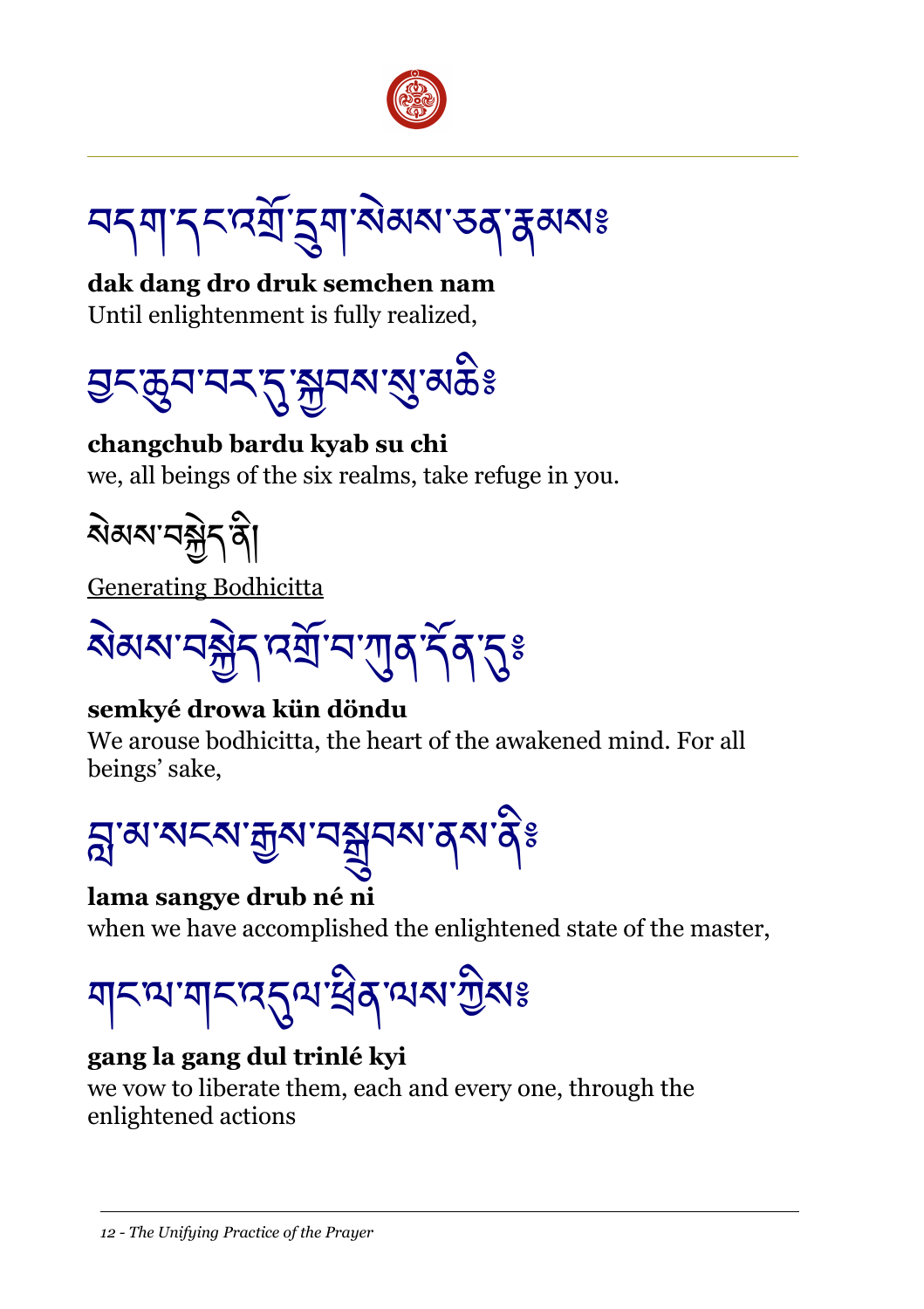

বর্ষ্রাম্মষুণমেম্ব্রম্ভে

**drowa dralwar damchao** of teaching according to individual needs.

ཡན་ལག་བཅུ་པ་ནི།

The Ten-Line Seven-Branch Offering

$$
\mathfrak{A}^{\mathsf{ra}}\mathfrak{a}^{\mathsf{ra}}\mathfrak{a}^{\mathsf{ra}}
$$

**lama yidam khandro shek** Approach now, gurus, devas, and dakinis:

ཉི་ཟླ་པདྨའི་གདན་ལ་བཞུགས༔

**nyi da pemé den la shyuk** take your seats on these cushions of lotus, sun and moon!

ལུས་ངག་ཡིད་གསུམ་གུས་ཕྱག་འཚལ༔

**lü ngak yi sum gü chaktsal** We pay homage, with devotion filling our body, speech and mind.

ཕྱི་ནང་གསང་བའི་མཆོད་པ་འབུལ༔

**chi nang sangwé chöpa bul** We make offerings––outer, inner and secret.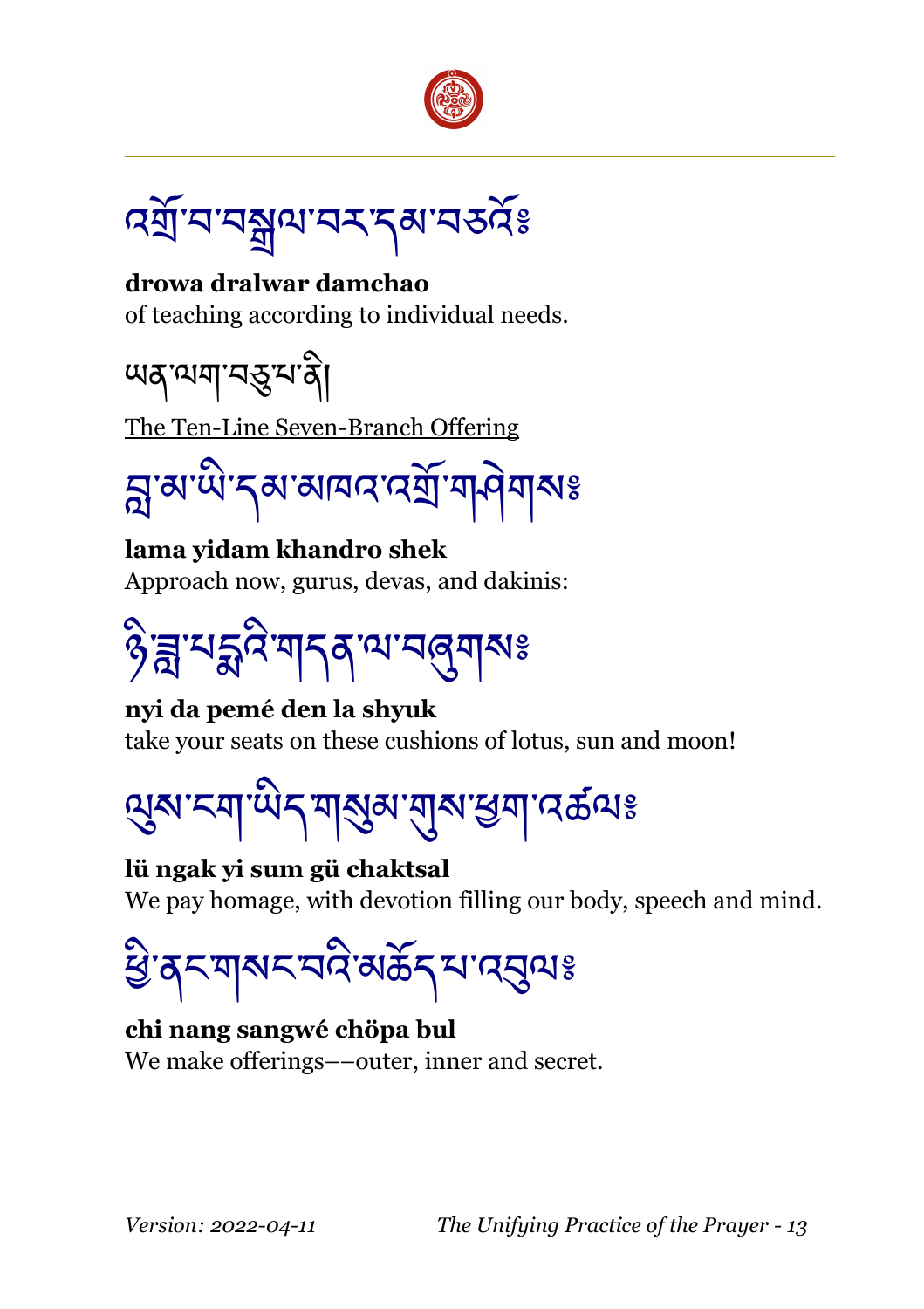

ঙ্গৰুৰাজ্যৰ ষ্ট্ৰীন প্ৰস্থা প্ৰদেশ বিদ্যালয়ঃ

## **nyam chak dikdrib tol shying shak**

We confess all impairments and breakages of vows, all harmful actions and obscurations.



# **sang ngak drub la jé yi rang**

We rejoice that the Secret Mantrayana is being accomplished in practice.



# **mindrol sang ngak chökhor kor**

Please turn the wheel of the secret mantra teachings, which ripen and liberate.



#### **nyangen mi da shyuk su sol**

Stay here with us, we pray; don't pass into nirvana.



## **nyingpo semchen döndu ngo**

We dedicate all merit so that sentient beings may attain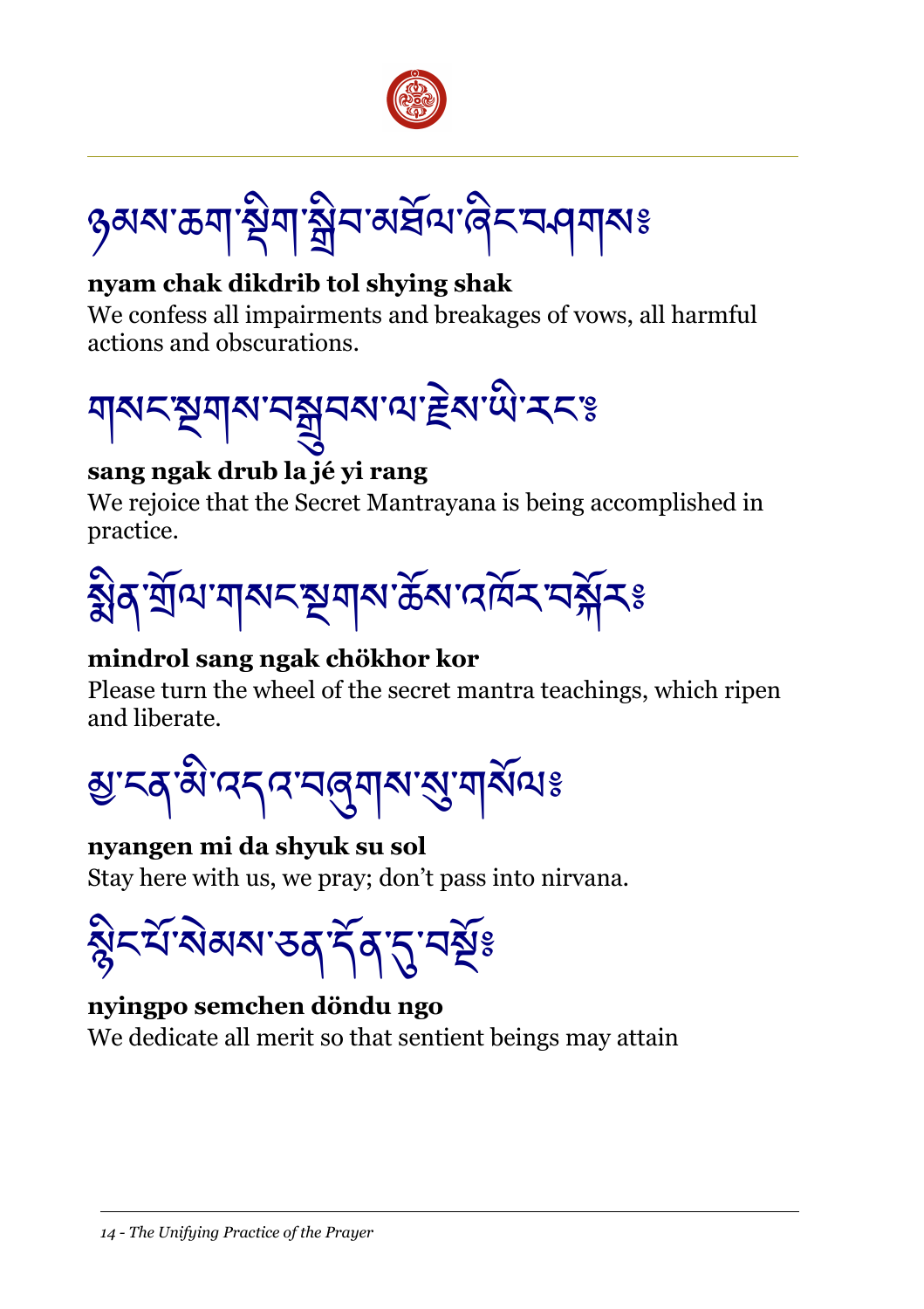

<u>౻</u>८८ শাই ইন্টইর উন্মৰ ব্রিশ

**yangdak dorjé dön tok shok** the essence of enlightenment.

May we all realize our true vajra nature!

ঘার্ষমান্বইনমান্ত্রী

The Prayer

ຽ়ম<sup>.</sup>মামুৰামনমাক্কুমাম্বাস্ত্ৰী ব্যক্তি। মঁমামাস্তীৰ্মাননা

*Then recite the prayer (Düsum sangyé… etc.) as many times as you can:*



#### **dü sum sangye guru rinpoche**

Embodiment of all the buddhas of past, present and future, Guru Rinpoche;

<u></u>ॸड़ॕॺॱয়ৣমॱग़ॖॺॱমॸॺॱমঽॆय़ॱक़ॆॺॱय़ऀय़ऀॱॿय़ॺঃ

**ngödrub kün dak dewa chenpö shyab** master of all siddhis, Guru of Great Bliss;

<u>བར་கད་</u>ཀུན་སེལ་བདུད་འདུལ་དག་པོ་རུལঃ

#### **barché kün sel düdul drakpo tsal** dispeller of all obstacles, Wrathful Subjugator of maras––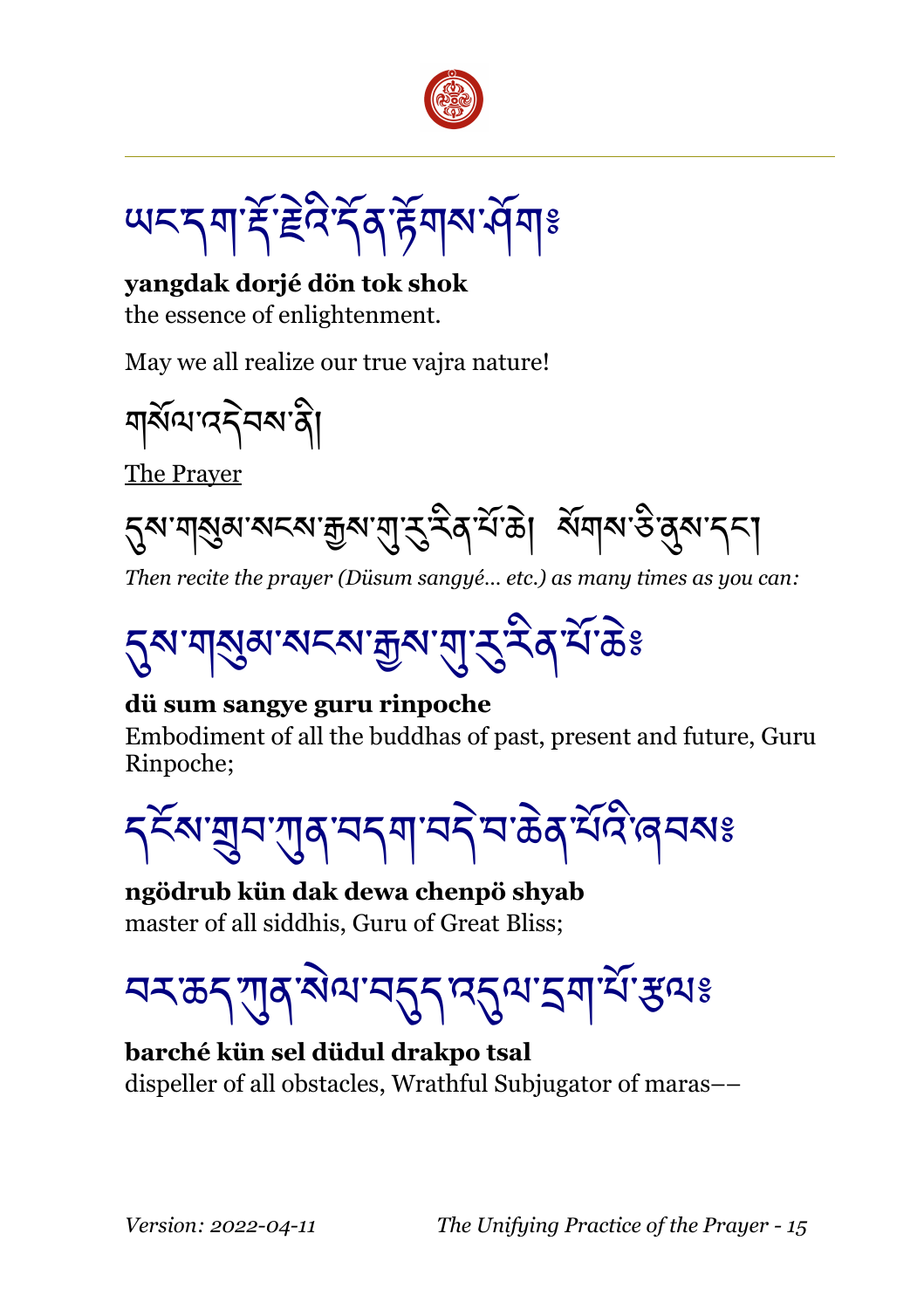

য়র্মিঅ'ন'নেইনম'র্ম'ট্রিম'ট্রম'নক্লম'দূ'মার্মাঅঃ

**solwa deb so jingyi lab tu sol** to you I pray: inspire me with your blessing,

খ্ৰিত্বনশাৰ অধিক্ষাৰ কৰি বি

**chi nang sangwé barché shyiwa dang** so that outer, inner and secret obstacles are dispelled

<u>বমৰামান্ত্ৰু</u> বুৰীয়া এৰা মুখি মুখি মুখি মুখি মুখি মুখি

**sampa lhün gyi drubpar jingyi lob** and all my aspirations are spontaneously fulfilled.

The Mantra Recitation

য়ৢয়য়ৼৗৢ৻য়ড়ৢঢ়ৢৼঢ়ড়ৢ৸ৼ৸ৼ

*Next, recite this mantra for invoking the wisdom mind:*

জ্ঞাঁজ্মঃ স্ত্ৰঁ 'বাই'ন্মুই' মুই' মুই' বি'মুক্ত মুই' মুই' মুই' মুই <u>ঘৰ্</u>ণ'ম'ম'খ'ছঃমিষ্ট্ৰ'শ'ম'ত্ৰ

**om ah hung benza guru pema tötreng tsal benza samaya dza siddhi pala hung |**

ཞེས་དང་།

*Then recite the vajra-guru mantra as much as you can:*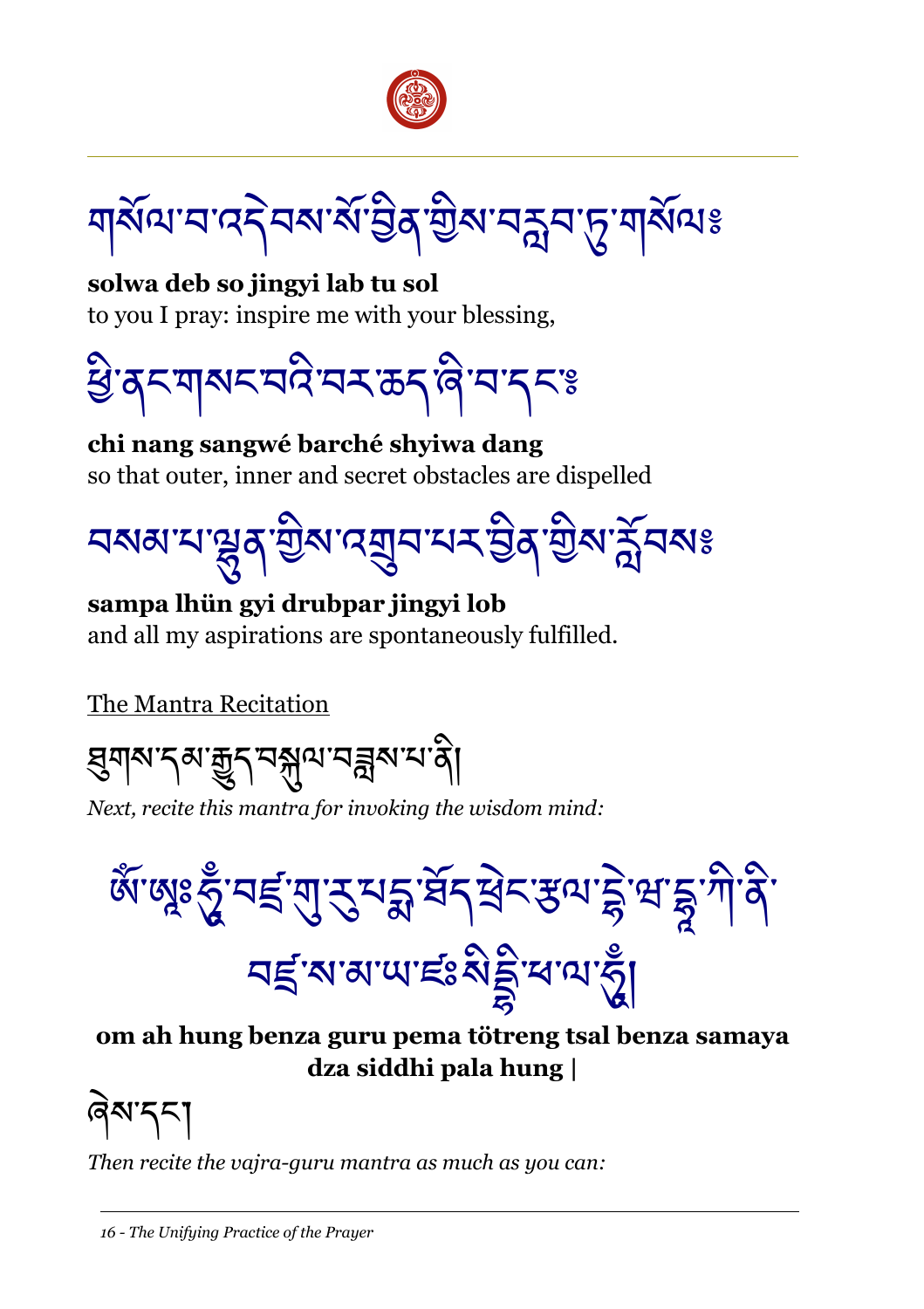



**om ah hung benza guru pema siddhi hung**

<u>ঘई'ম্'</u>ৼৢউ'র্ম'ঘক্ল'ঘ্রুর'মঘ্ম|

*At the end, imagine:*

ার্মই'নই'ম'ক্টম্ শ্রীমেকা

**chiwö dewa chenpo lé** From Dewa Chenpo within Guru Vajradhara's head,



**changsem dütsi gyün babpé** the ambrosia of bodhicitta flows down––



**tsokyé dorjé yabyum gyi** through the bodies of Tsokyé Dorjé and consort,

য়ৣ་୴ི་དབྱིབས་བརྒྱུད་དག་རུལ་གྱི།

**ku yi yib gyü drakstal gyi** then further still, to fill Drakpo Tsal.



**ku gang lha nam jé chak kyi** They glow with passion.

*Version: 2022-04-11 The Unifying Practice of the Prayer - 17*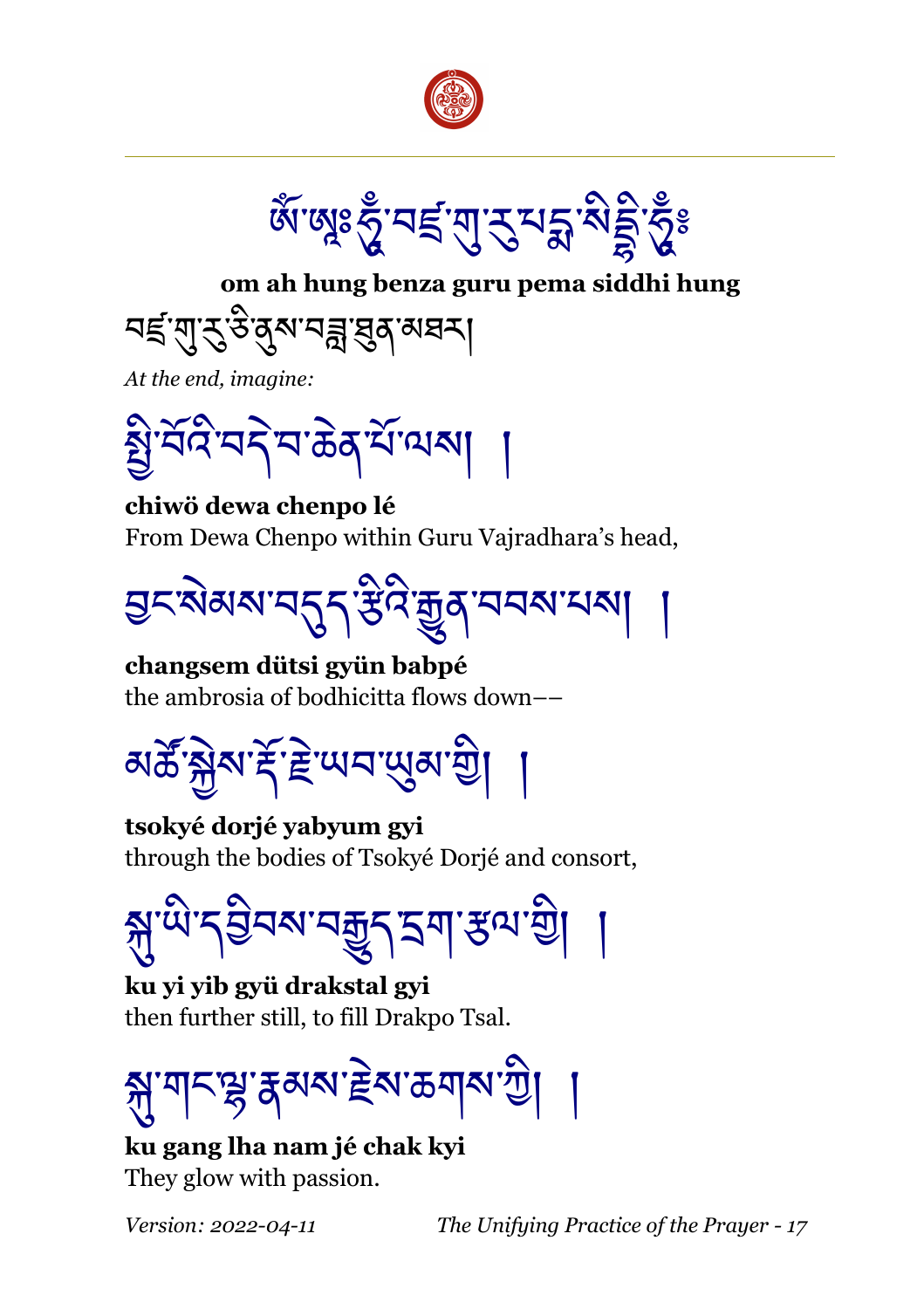



#### **shyudé changsem dütsi gyün**

This melting bliss of bodhicitta-ambrosia flows yet further down––



**kar la marwé dangchen bab** a white nectar, glowing with a red hue.



#### **rang gi lü kyi tsa nam kheng**

It pours into my body and saturates my channels ;



# **drib dak wang dang ngödrub tob**

my obscurations are purified and I gain empowerment and siddhis.

য়ৣ་མ་དརྱེས་པ་கॆན་པོ་ལེ།

# **lama gyepa chenpo yi** Guru Vajradhara is filled with great delight

# ৰ্ক্ৰম্মহ্ৰা বৰু ৰাজ্যৰ অন্যাত্মৰ বিদ্যা

## **tsang drak né shyuk dak gi lü**

and enters my body through the brahma aperture.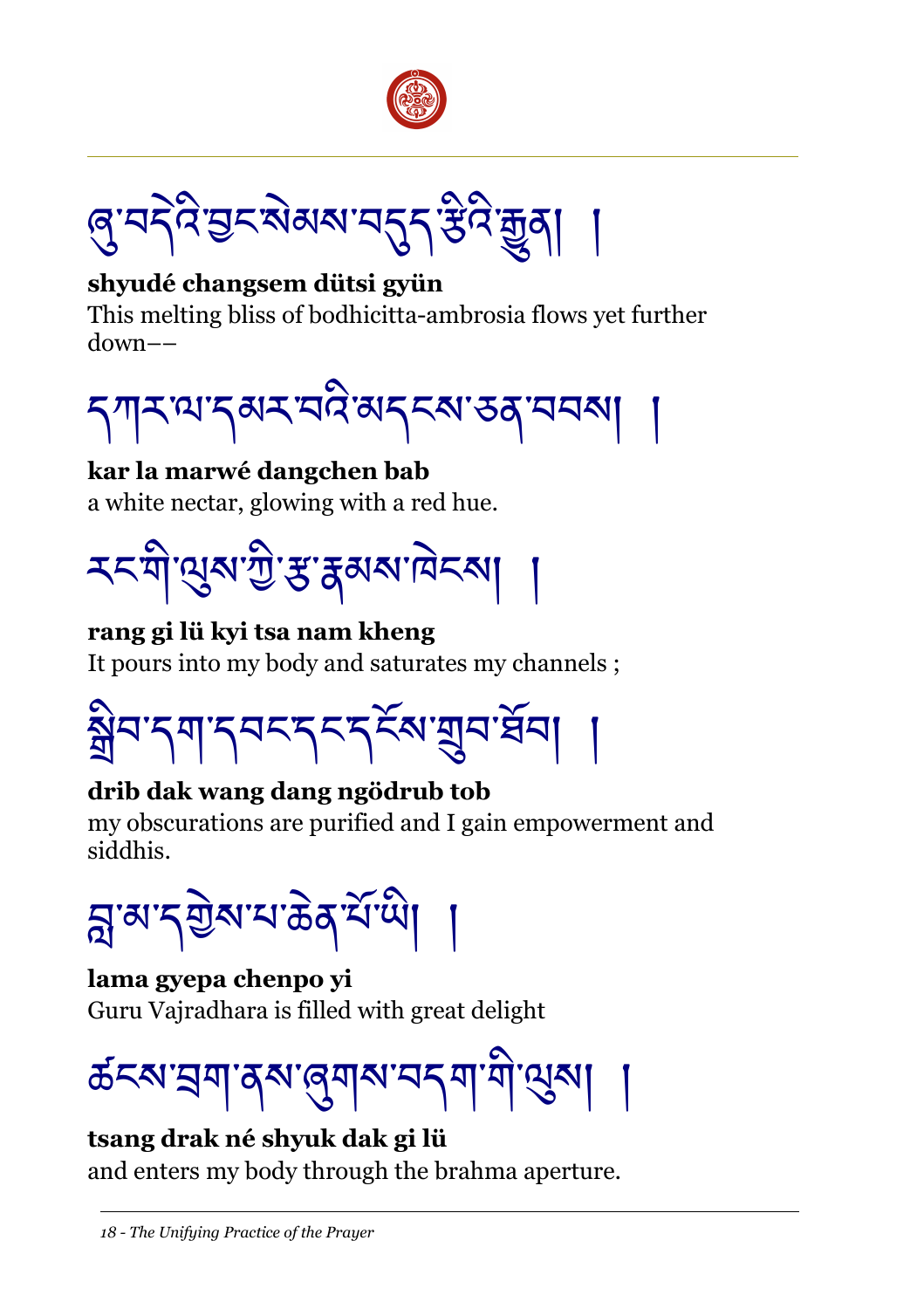

য়ৰিতা লগতে এই প্ৰতিষ্ঠা

**shyalyé khang gyur tsitta ni** My body transforms into the celestial palace,



**rinchen ö kyi gongbü nang** as he joyfully takes residence within a jeweled orb of light

<mark>ད</mark> ਗੁੇས་པ་கॆན་པོས་བའུགས་པར་མོས།

## **gyepa chenpö shyukpar gyur**

at the very center of my heart.

য়ৄয়য়ৼড়৻য়৾ৼঢ়৸ড়৸ৼ৻য়৸

*Guru Vajradhara's wisdom merges inseparably with your mind. Sustain this realization.*

## The Recitation Visualization

য়ঘম্মুমন্নুৰুম্ভেত্ত্বৰ্ত্ত্ব

*At times, if you wish to do the recitation, say the following:*

$$
\textbf{5} \textbf{4} \textbf{7} \textbf{3} \textbf{4} \textbf{5} \textbf{6} \textbf{7} \textbf{8} \textbf{8} \textbf{7} \textbf{8} \textbf{8} \textbf{8} \textbf{9} \textbf{1}
$$

**drakpö tukkar pé nyi teng** At the heart of Drakpo, upon a lotus and sun disc,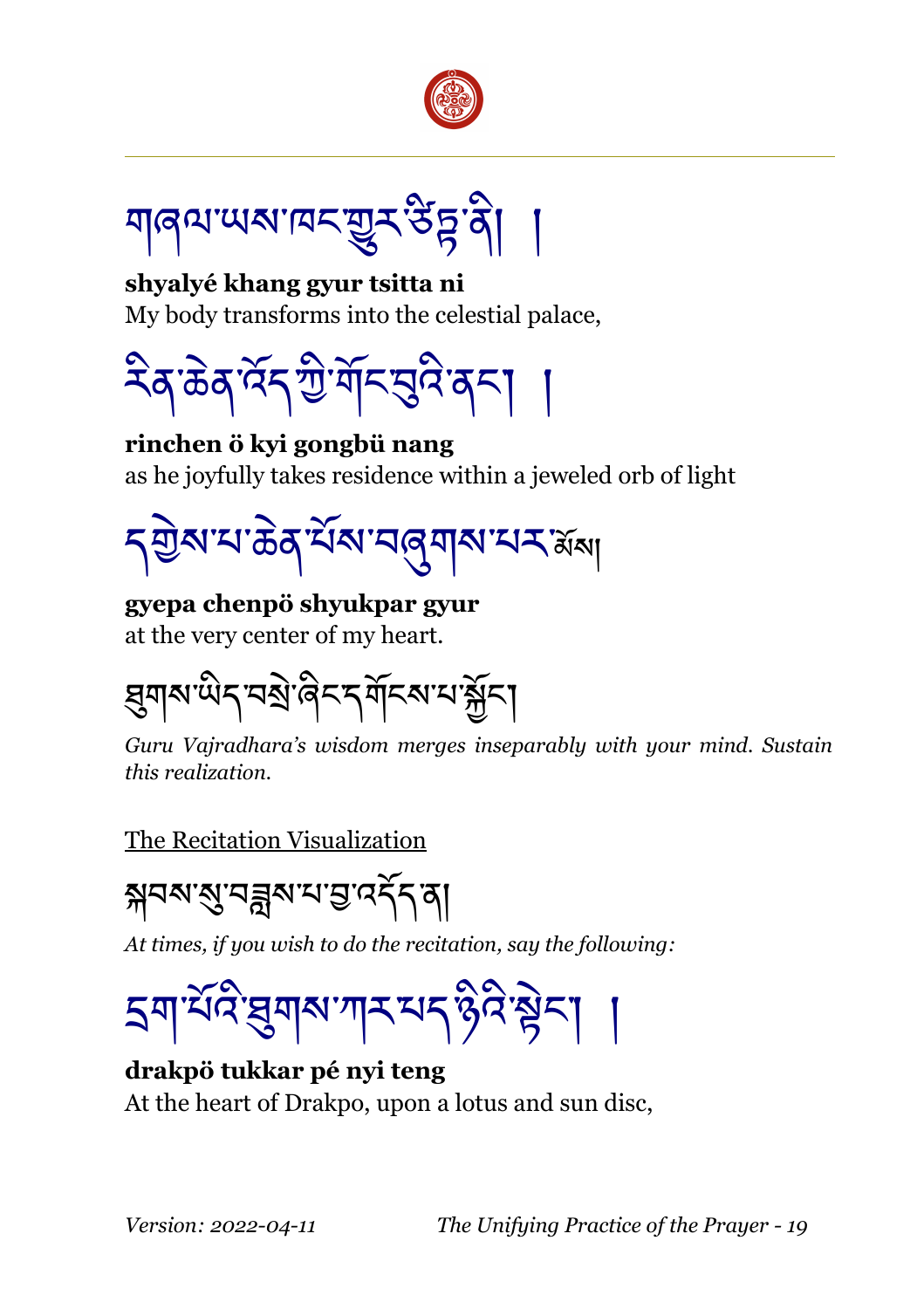

<u>য়৾য়ৼড়ৢৗৼৼ</u>ৼ৻ৼ৻ৼ

**ser gyi dorjé tsé ngapé** is a five-pronged golden vajra.



**tewar hung ngön salwa lé** The blue *hung* at its center, shining with brilliance,



**ngak kyi trengwa drar ché trö** sends forth mantra garlands, spontaneously resounding,



**gyal chö jin dü nöchü nam** making offerings to the Victors and gathering their blessings.



# **lama rigdzin khorlor dzok**

The environment and all beings are made perfect as the mandala of the Vidyadhara Guru.



*Recite both the siddhi[5](#page-19-0) and* tötreng tsal *mantras given above.*

<span id="page-19-0"></span>5That is, the vajra-guru mantra: om ah hung benza-guru pema siddhi hung.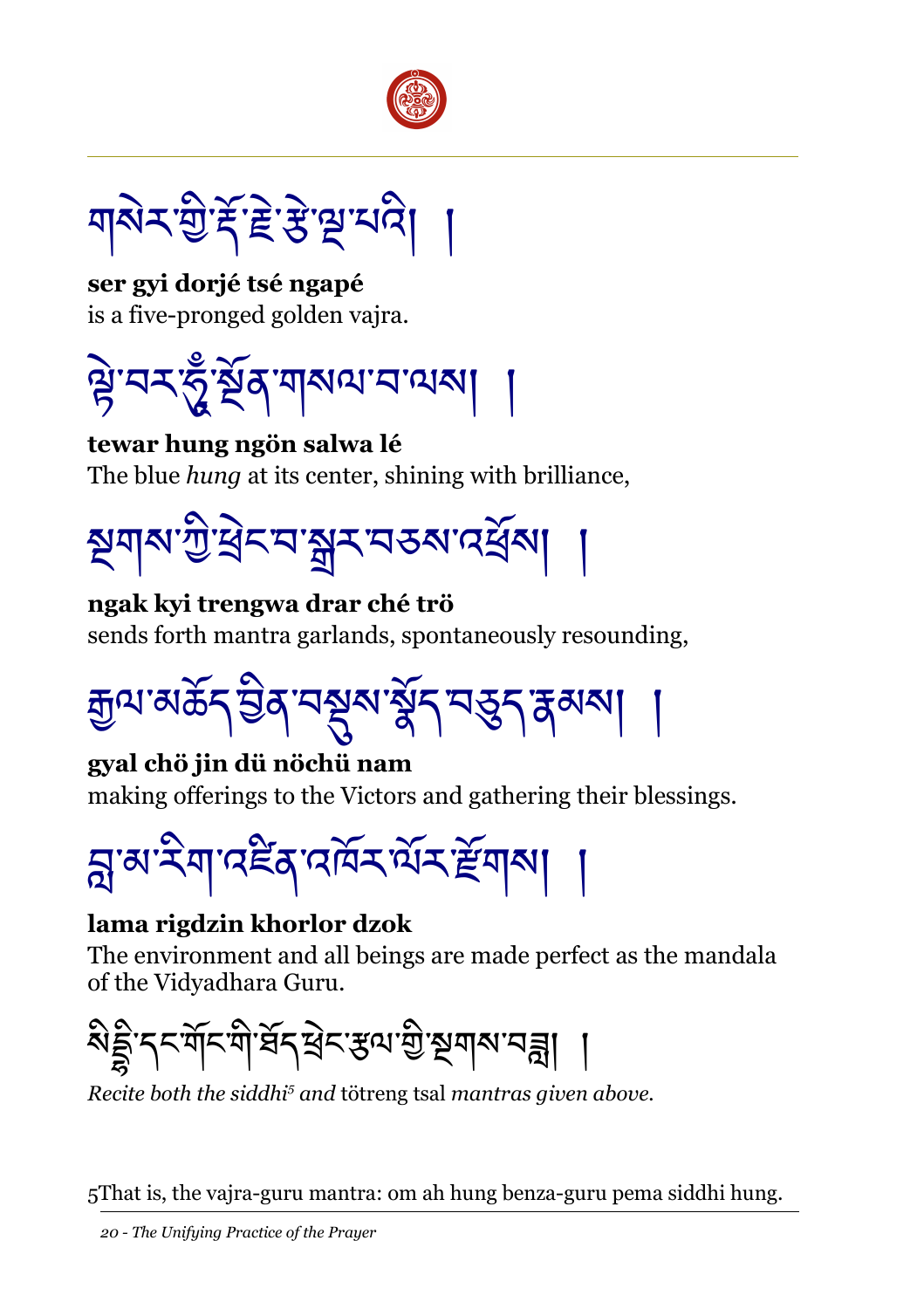

<u>ঘ</u>ূৰ্ষষহ ষ্টুন্ম্ভুন্দ্দিন্দ্ৰাৰ্থমেন্থ্ৰা

*At the end of your practice session, the environment and beings dissolve into luminosity.*

# ৠ৲ৠৼয়ৗৢৼয়ড়য়ড়৸ড়৸ৼঢ়৸

*Imagine then that the deities re-appear, and recite prayers of dedication, aspiration and auspiciousness.*

ཚསོགས་མཆོད་བ་བར་སསོ ་ན་ཐུགས་སྒྲུ བ་རྣམ་གཉིས་ཀྱི ་ཕྲིན་ལས་ འབྲིང་པསོ་གང་རུང་ལྟར་བགྱིས་པས་གྲུབ་བསོ། །

*If you wish to add a feast offering, you can recite any of the feast offerings found in the medium-length activity manuals of the two Heart Practices.[6](#page-20-0)*



*While staying in Darjeeling, on the twenty-ninth day of the fifth month of the Earth Dog year,[7](#page-20-1) I, Pema Yeshé Dorjé, wrote this practice down, just as it appeared to my mind. May the blessings of the Guru enter the minds of all who encounter this practice. Sarva mangalam!* 

<span id="page-20-0"></span>6These are the Guru's Heart Practice: Dispeller of All Obstacles and the Guru's Heart Practice: Fulfillment of Wishes. 7i.e. Tuesday 15 July, 1958.

<span id="page-20-1"></span>